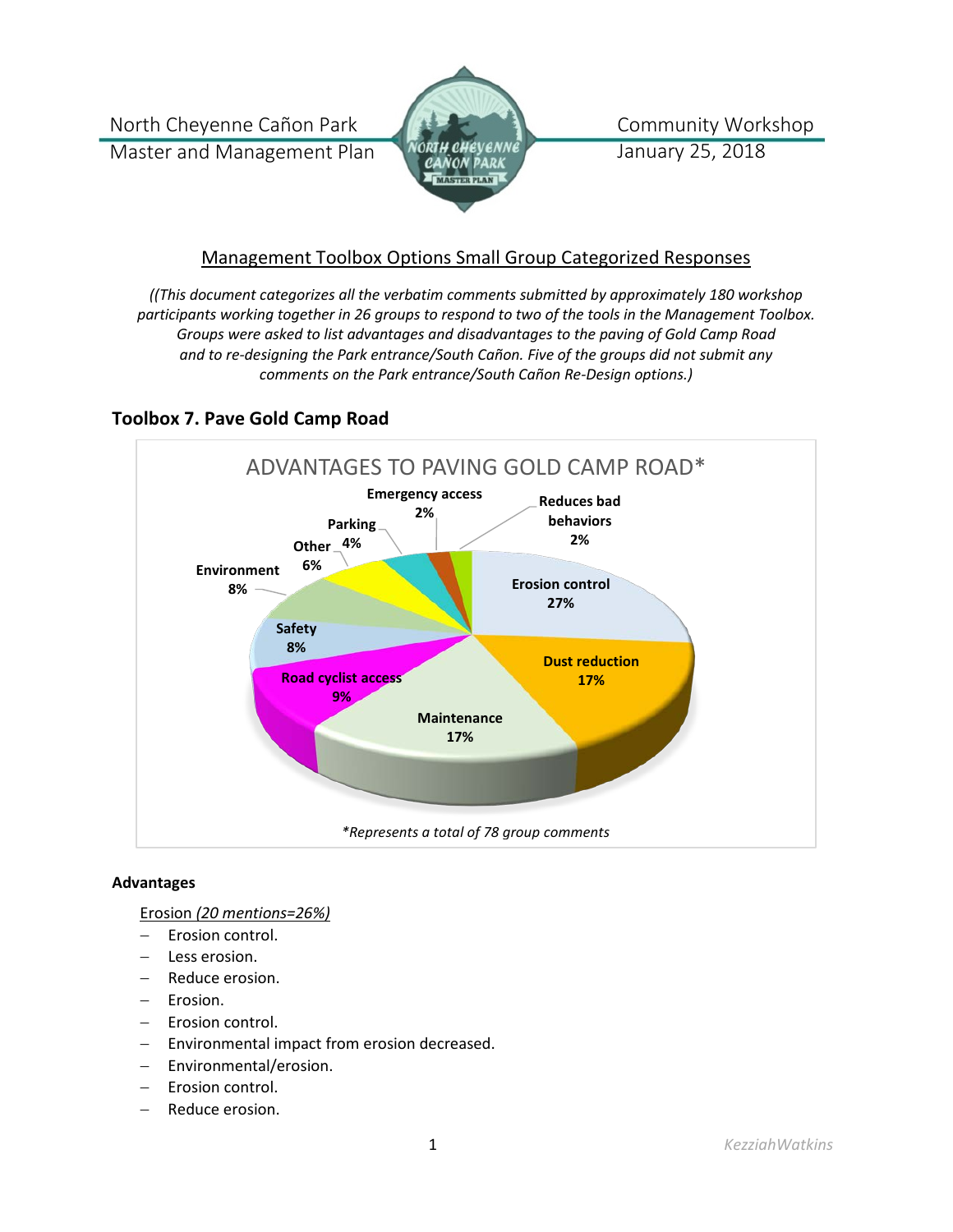- − Less erosion.
- − Help erosion, washouts.
- − Limits erosion.
- − Less erosion.
- − Erosion control.
- − Less erosion.
- − Helps to eliminate erosion.
- − Erosion control.
- − Erosion decreased.
- − Help erosion, washouts.
- − Erosion control.

### Dust reduction *(13 mentions=17%)*

- − Minimize dust.
- − No dust.
- − Less dust.
- − Dust.
- − Lower dust.
- − Reduction in dust.
- − Dust, erosion.
- − No dust.
- − Dust reduced.
- − Reduce dust.
- − Cuts down on dust.
- − Less dusty.
- − Helps flora/fauna by reducing dust.

### Maintenance *(13 mentions=17%)*

- − Cost to maintain (lower as blacktop.)
- − Decreased maintenance costs of gravel (grading, etc.)
- − Less maintenance.
- − Less long-term loss of road/closures/repairs.
- − Less maintenance.
- − Better maintenance.
- − Ease of maintenance.
- − Maintenance cost reduced.
- − Prevent huge washouts.
- − End to wash-boarding.
- − Reduce maintenance costs.
- − Long-term maintenance decrease.
- − Decreases maintenance.

### Road Cyclist Access *(7 mentions=9%)*

- − Could be used for road bike races.
- − Road cycling access.
- − A plus for road bikes.
- − Road cycling access.
- − Open to road cycling.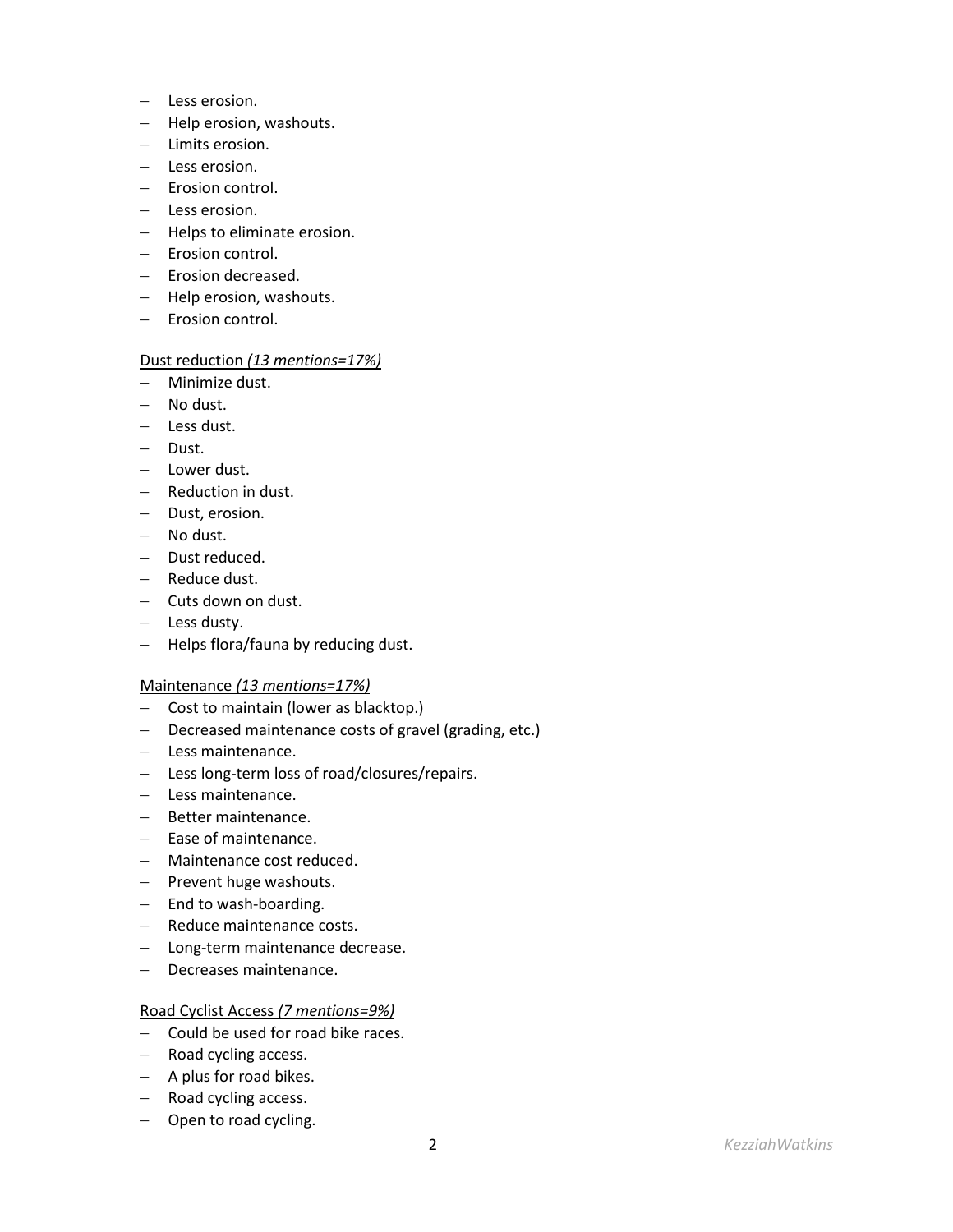- − Great for road cyclist.
- − Road bike friendly.

## Safety *(6 mentions=8%)*

- − Drivers will/should have more control.
- − Traffic control.
- − Safer driving.
- − Smoother ride.
- − Safer.
- − Reduce "fear factor."

# Helps Environmental *(6 mentions=8%)*

- − Reduces runoff and environmental impact.
- − Environmental impact decreased.
- − Less sediment runoff.
- − Positive environmental advantages—plowing chemicals, dust, etc.
- − Pavement creates less runoff/chemical stuff. (i.e. Pikes Peak—thank you, Sierra Club!)
- − Environmental.

# Parking *(3 mentions=4%)*

- − Better parking defined with lines.
- − I would like to see all of the dirt shutdown on Gold Camp Road to motorized vehicles past the bottom parking lot of Captain Jack's. One large parking lot at the bottom of Jack's, one large parking lot at Gold Camp/High Drive plus [a] shuttle.
- − Manages pull-offs/organizes parking.

# Emergency Access *(2 mentions=2%)*

- − Increased speed of emergency response vehicles.
- − A more reliable road surface (especially in the event of fire.)

# Reduce Bad Behaviors *(2 mention=2%)*

- − Disperse party groups.
- − Less shenanigans.

# Other *(6 mentions=6%)*

- − None.
- − Allows more diverse vehicles.
- − Yes.
- − Less density.
- − May encourage non-motorized use.
- − Faster.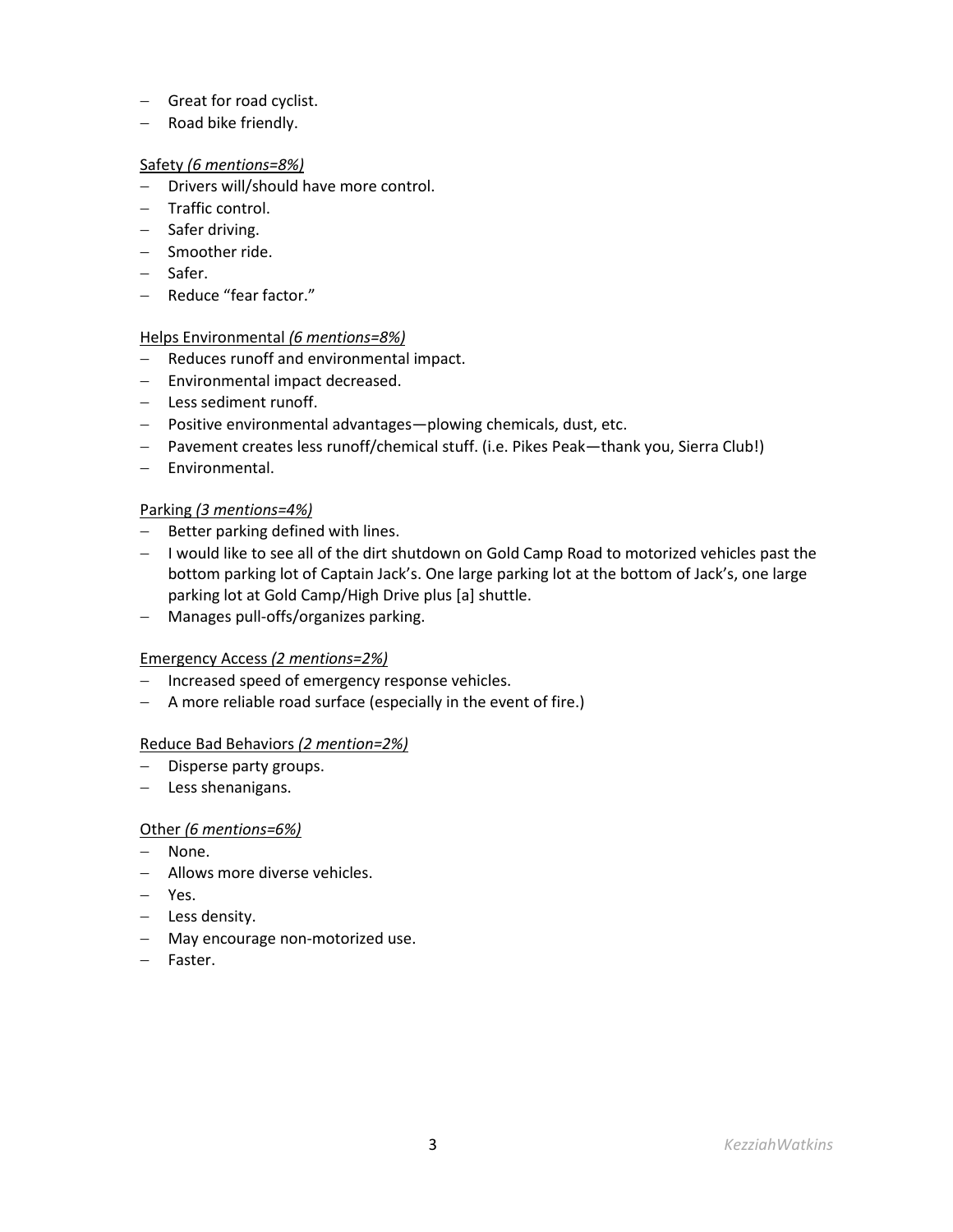

# **Disadvantages**

Increased Speed *(22 mentions=28%)*

- − Increased speeds at tunnel entrances (need signal lights at tunnels, motion sensor activated.)
- − Speed.
- − Speed of cars and bicycles—slows them down when not paved.
- − Faster traffic  $\rightarrow$  more secure. Also people have more control on pavement.
- − Speed.
- − Average speed increase? The "?" is because you talk about more enforcement.
- − Increase speed on road.
- − Increased speeding along Gold Camp.
- − Increased traffic speed.
- − Higher speeds, motorized and non-motorized vehicles.
- − Cars will drive faster, even if there is a speed limit.
- − Speeds will be increased.
- − Increased speed.
- − Potential faster drivers.
- − Increased traffic speed.
- − Increased traffic and speed.
- − People drive faster (increase road speed.)
- − Faster.
- − Increases traffic and traffic speed.
- − Increased speed—dirt road keeps speeds down.
- − Speeding would increase.
- − Encourages more speed. Could this cause enforcement issues? Accidents? Liability?

# Increased traffic *(15 mentions=19%)*

- − Increased traffic.
- − Increased traffic on Gold Camp Road, and through the upper Skyway neighborhood.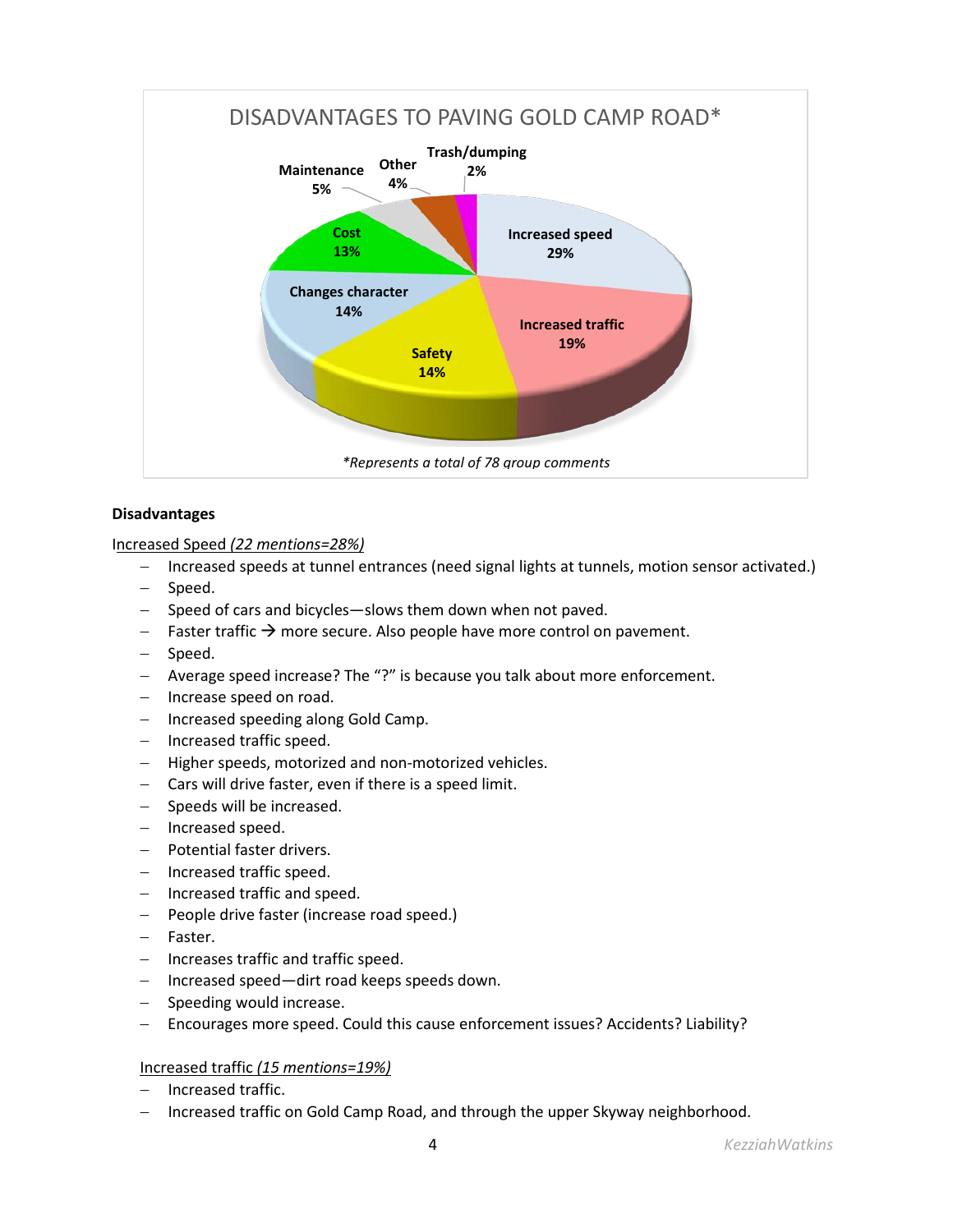- − More cars.
- − Increase traffic on road.
- − Increased traffic.
- − Might bring in sports car traffic.
- − Increased traffic on Gold Camp and through Skyway neighborhoods.
- − Increase traffic because of paving.
- − Increased traffic.
- − Encourage more traffic.
- − Increased traffic in Skyway areas.
- − Possible increase in tourist volume.
- − Increased traffic.
- − More traffic
- − More traffic on trails.

### Safety *(11 mentions=14%)*

- − Increased fire risk.
- − Increased crime.
- − Pavement is more dangerous in wintertime for bicyclists and motorcyclists.
- − Increased gunfire and crime.
- − More dangerous [due to more traffic].
- − Bike safety if lanes.
- − The gravel road provides a safer exit when Cheyenne Cañon is icy.
- − Speeds may increase along Gold Camp in the Cañon, with more accidents.
- − Increase fire risk.
- − Slick when icy.
- − Fire risk.

### Changes Character *(10 mentions=14%)*

- − Takes out the wild/natural aspect.
- − Change in character.
- − Don't want to ride MTB [mountain bike] up on asphalt.
- − Removes the outdoor experience, I feel like I am transported deeper into the forest due to the dirt when on my bike.
- − Ruins aesthetics.
- − Takes away from beauty/natural setting.
- − Historical change.
- − Loss in historical road/area.
- − Compromised natural aesthetics.
- − Lose backcountry feel—but worth it for dust, erosion, reduction, etc.

### Cost *(10 mentions=13%)*

- − Could charge fee [to tourists] to recoup costs.
- − It's too expensive to pave and maintain Gold Camp Road.
- − Cost.
- − Cost/funding.
- − Expense short-term.
- − What could we do with the money instead?
- − Cost.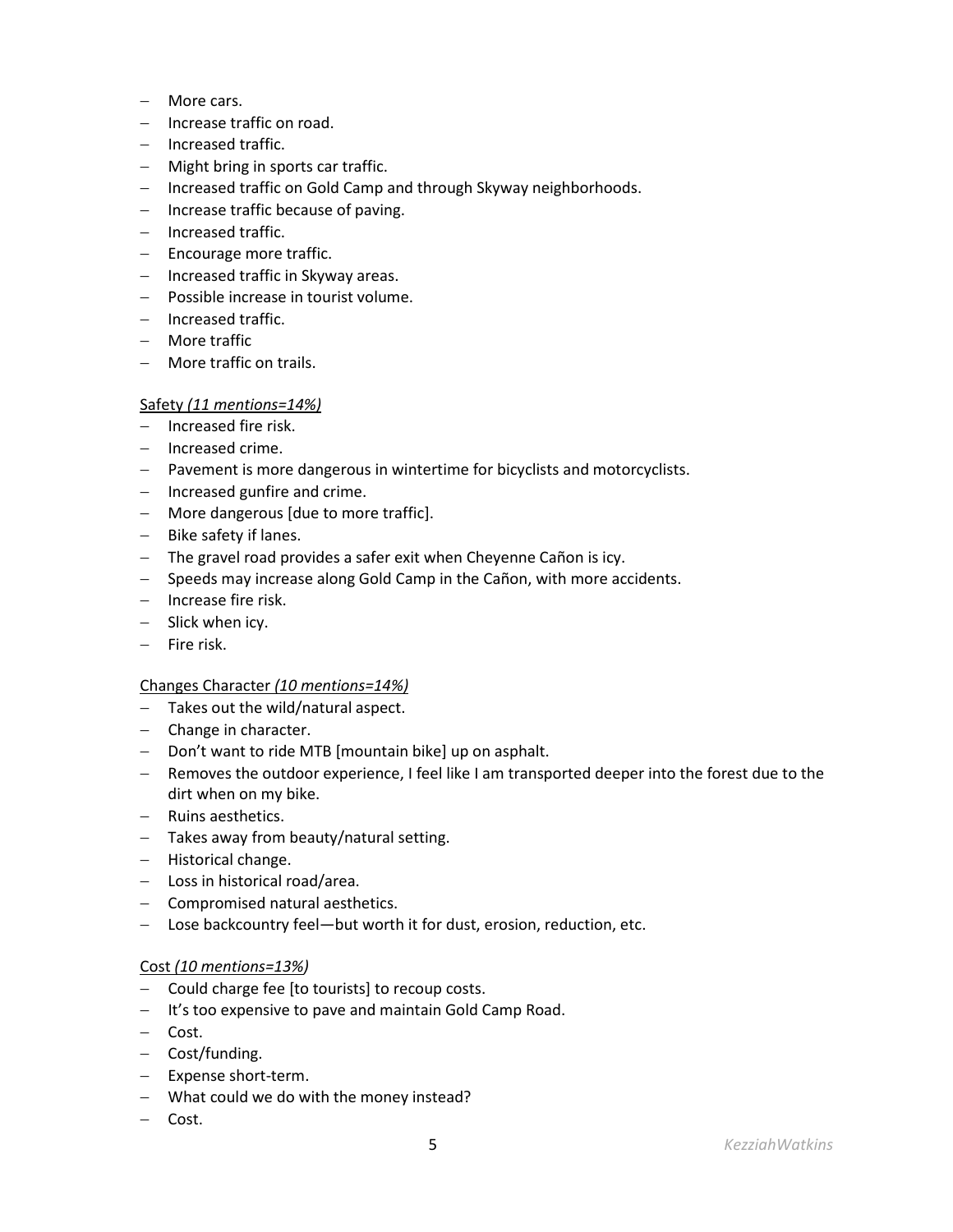- − Expense.
- − Expensive—big upfront costs.
- − Expense.

## Maintenance *(4 mentions=5%)*

- − Road closed for a few months while being paved.
- − Maintenance of paved road (potholes, etc.)
- − Weather-related maintenance.
- − Higher impact: asphalt erosion/repair time.

## Trash/Dumping *(2 mentions=2%)*

- − Increased trash, dumping.
- − Trash, dumping.

# Other *(4 mentions=4%)*

- − Need jurisdiction.
- − Risk uneven distribution of water runoff and speed of same.
- − Increased overnight parking.
- − Increased transient population.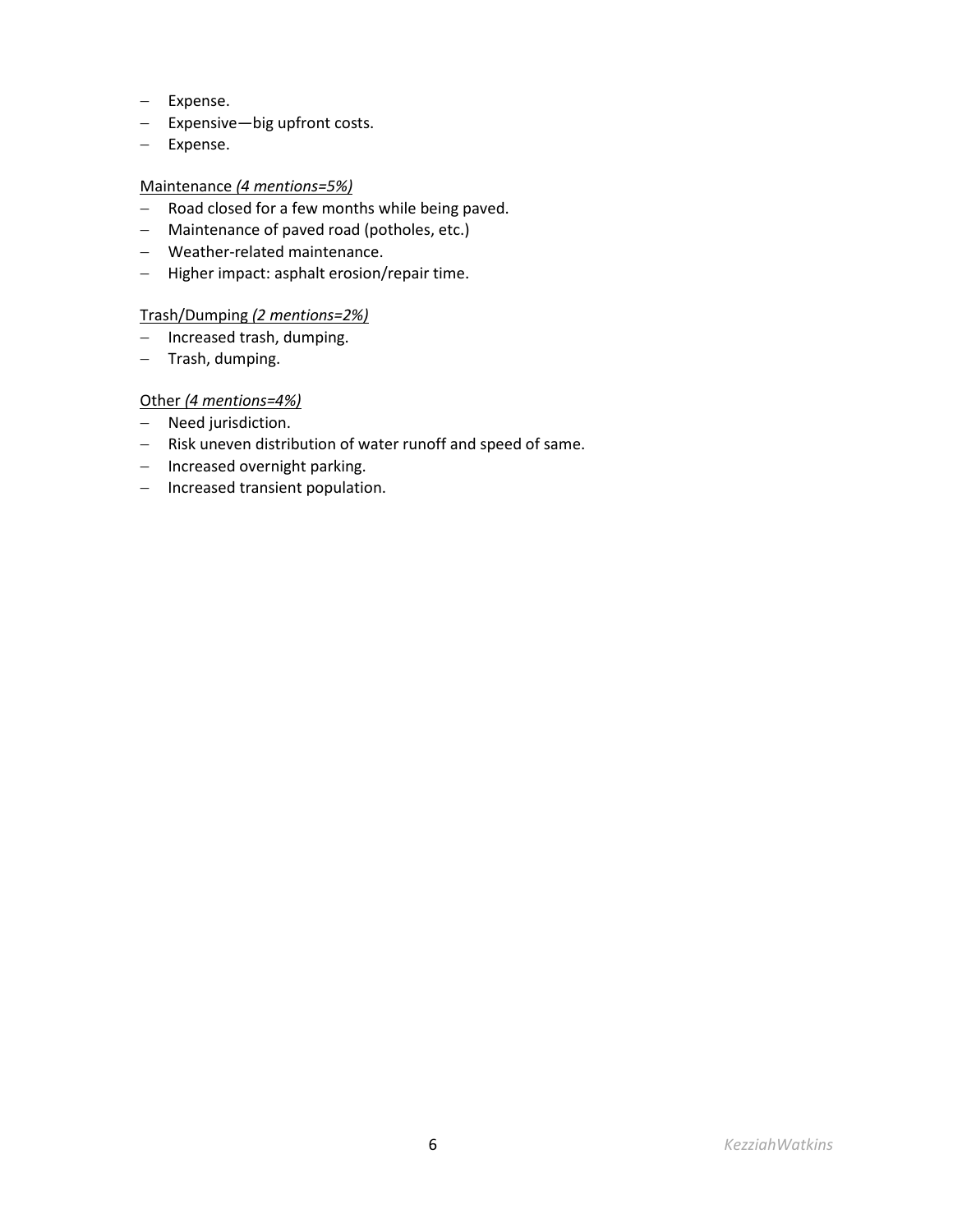# **Toolbox 8.: Park Entrance/South Cañon Re-Design Options**

# **Option 8.1**



# **Advantages**

# Motorized Access *(8 mentions=32%)*

- − Less parking on main road.
- − Increased parking.
- − Road closures are good.
- − Could expand Chamberlain Trail parking more 3 parking areas together, shuttle parking.
- − More parking.
- − Yes. Keeps access off Mesa.
- − Least change to road access.
- − Preserves access to picnic tables along Creek.

# Night Gates *(7 mentions=28%)*

- − Night closure.
- − Nighttime closure helps with safety and security.
- − During park hours.
- − Like the extra gate.
- − Gates at night is great.
- − All in favor of night closures (gate.)
- − Eliminating access by gating at night is a great idea.

# Non-Motorized Access *(5 mentions=20%)*

- − Increased opportunity for hikers.
- − Accessible trail is needed.
- − Better separation of Chamberlain from Starsmore foot traffic.
- − Bike shuttles.
- − We like the accessible trail.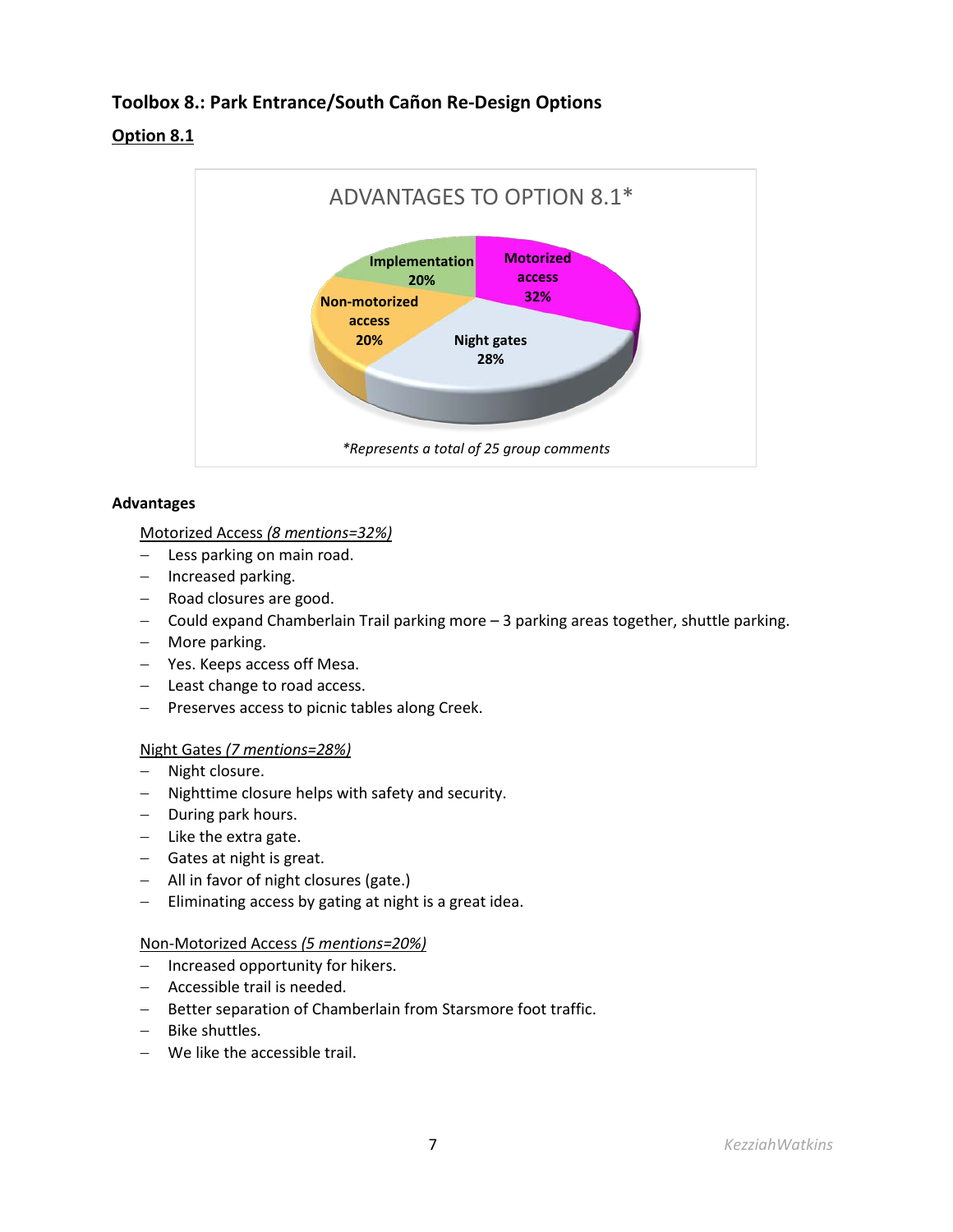Implementation Cost/ Impacts *(5 mentions=20%)*

- − Less disturbance of natural areas.
- − Least change plus least cost.
- − Least expensive.
- − Least work involved.
- − Least expensive.



### **Disadvantages**

# Motorized Access *(6 mentions= 55%)*

- − Closing Park road in South Cañon.
- − Area still confusing at "Y" junction.
- − Less parking added. Can group picnic area be moved for more parking in this scenario?
- − Less parking.
- − No increase in parking.
- − Does not promote traffic to the Starsmore.

### Design *(2 mentions=18%)*

- − Short-sighted, not solving long-term problems.
- − Don't realign the Creek.

### Other *(3 mentions=27%)*

- − Spending a lot of money for little gain (no real substance.)
- − Current lack of police enforcement to shuttle speeding, commercial van speeding—traffic control currently deferred to the Broadmoor.
- − Not familiar enough with area to comment.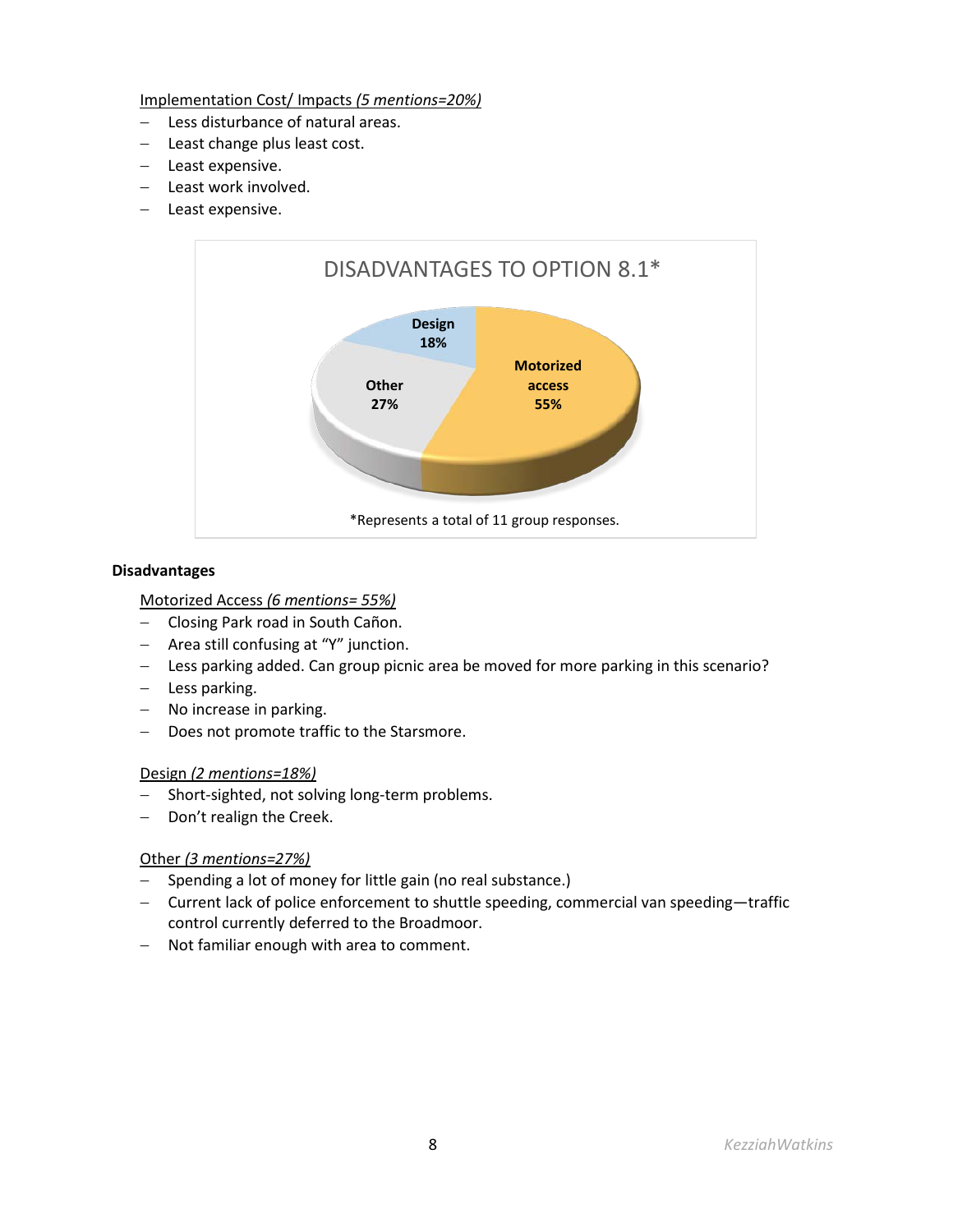# **Option 8.2**



## **Advantages**

## Motorized Access *(9 mentions=51%)*

- − Less parking on main road.
- − Increased parking.
- − More parking.
- − Closing South Cañon Road.
- − Eliminate Seven Falls shuttle traffic in Park?
- − Will help alleviate foot traffic on road.
- − Access trail is good idea for South Cañon Road.
- − Converting road to trail is advantageous.
- − Makes clear no parking for Seven Falls.

# Non-Motorized Access *(6 mentions=33%)*

- − Bike shuttles.
- − Accessible trail.
- − Better separation of Chamberlain from Starsmore foot traffic.
- − Increased opportunity for hikers.
- − No problems with closing the road, would help educational programs.
- − Keeps road as trail—still bike-able.

# Night Gates *(2 mentions= 11%)*

- − Night closure.
- − Nighttime closure helps with safety and security.

# Other *(1 mention=5%)*

− Same as above (night closures, accessible trail, least change, least cost.)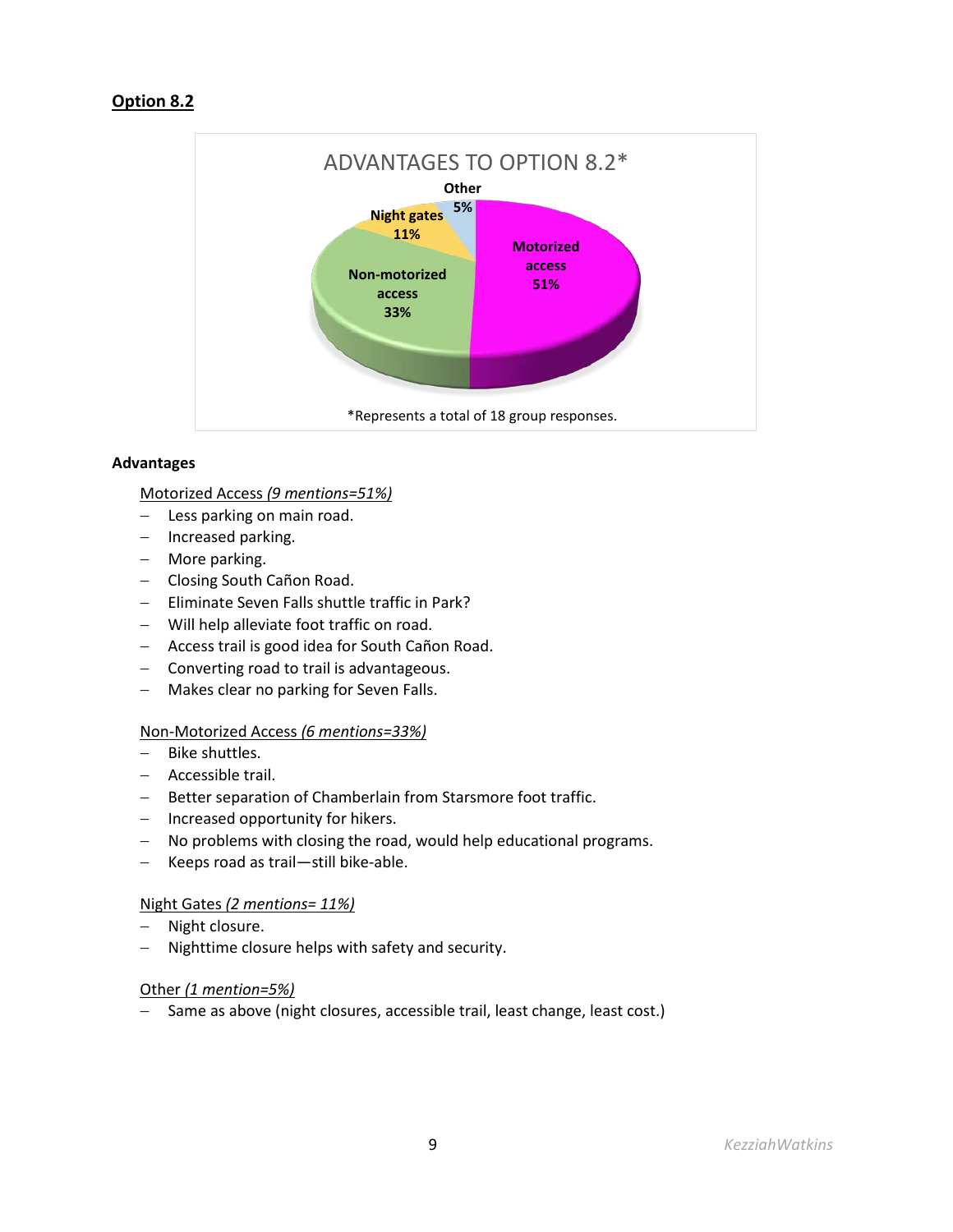

## **Disadvantages**

## Motorized Access *(10 mentions=58%)*

- − Changes to no road access.
- − No access by vehicle to picnic areas.
- − Restricts some access on South Cañon Road.
- − Road closures.
- − Denies access off Mesa.
- − Area still confusing at "Y" junction.
- − Road closures to public.
- − Vehicles in the Park are NOT the major problem compared to the shuttles—speeding, noise, safety, herding people off the Park circle from Evans, Mesa, Seven Falls to Starsmore.
- − Public funds used to maintain a road only available to shuttle buses past the turn-around on Mesa.
- − Limit access to Strawberry Fields.

### Design *(3 mentions=18%)*

- − Don't realign the Creek.
- − Negative neighborhood impact—puts all traffic on Evans.
- − Relocation of Creek is not advisable. Loss of ecosystem.

### Cost and Impact *(2 mentions=12%)*

- − Short-sighted (same as "Spending a lot of money for little gain [no real substance."])
- − Poor investment (same as "Short-sighted, not solving long-term problems.")

### Non-Motorized Access *(2 mentions=12%)*

- − Paved trail.
- − Loss of picnic areas on Mesa.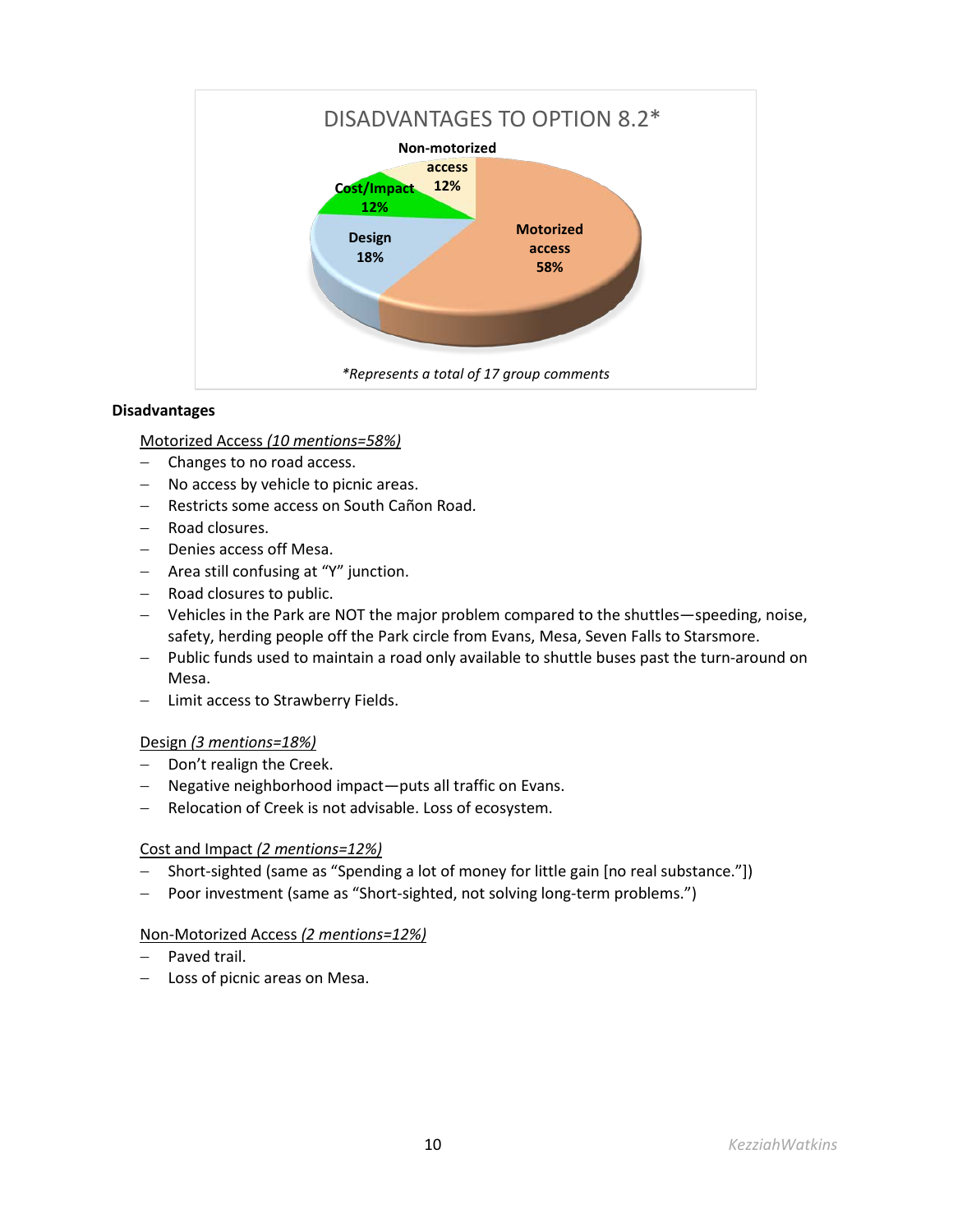# **Option 8.3**



# **Advantages**

Motorized Access *(17 mentions=43%)*

- − Less parking on main road.
- − Increased parking.
- − More parking.
- − Most accommodating to shuttle.
- − Shuttle.
- − More parking.
- − Good access for Helen Hunt Falls.
- − Adding huge parking to encourage bus rides + human power.
- − More parking.
- − Make parking lot as big as possible.
- − Most parking.
- − Makes clear no parking for Seven Falls.
- − More options for future shuttles.
- − More parking.
- − Eliminates traffic congestion.
- − South Cheyenne Cañon Road is useless.
- − Shuttle parking.

### Non-Motorized Access *(12 mentions=30%)*

- − Addresses handicap accessibility (currently little accommodation).
- − Bike shuttles.
- − Most ADA access.
- − Promotion of shuttle/non-motorized traffic.
- − Improved access to Starsmore.
- − Provides improved picnicking.
- − Better separation of Chamberlain from Starsmore foot traffic.
- − Less gates.
- − Makes the Starsmore the focus rather than Helen Hunt Falls.
- − Makes Starsmore focal point for people entering the Park.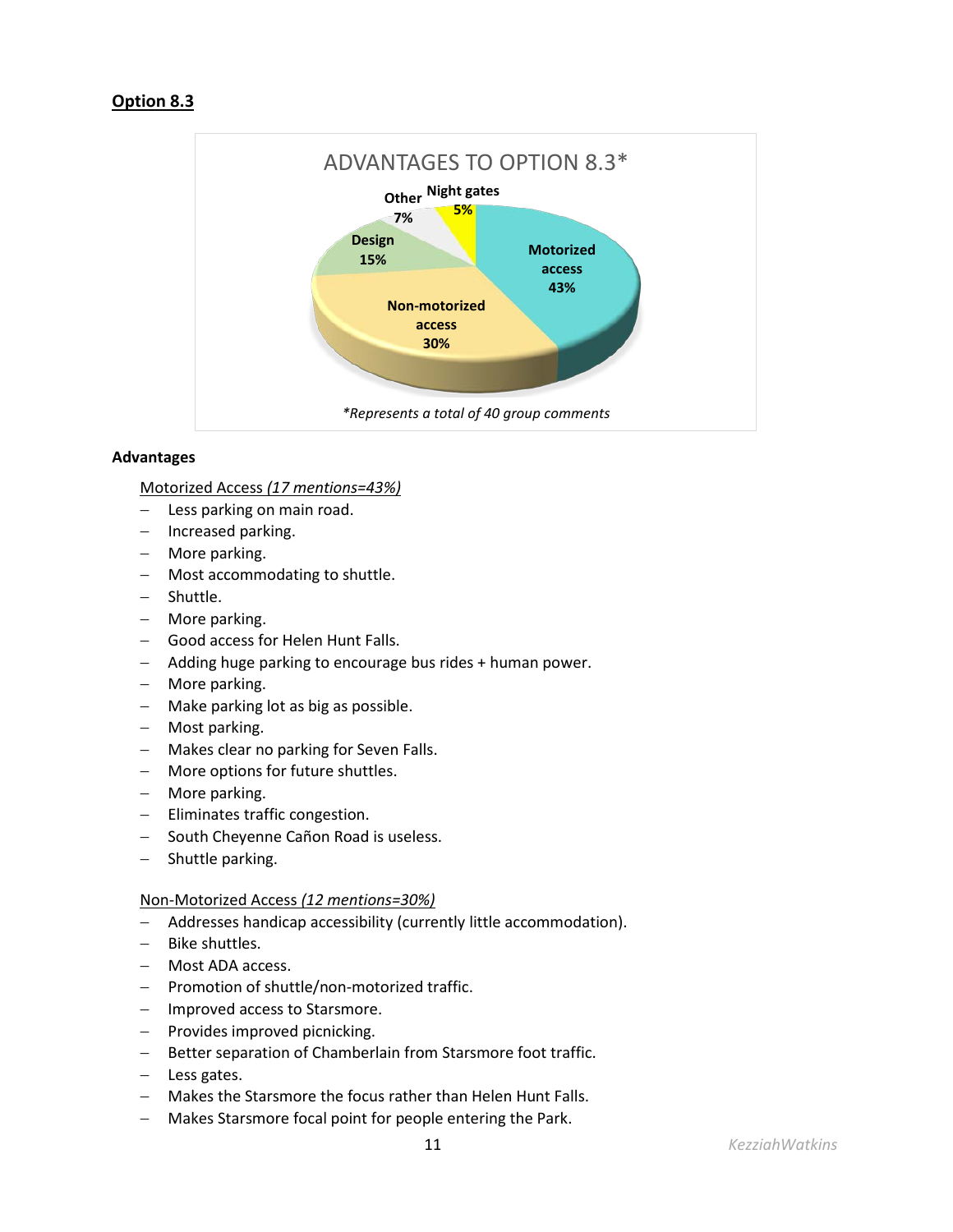- − Starsmore is surrounded by nature.
- − More foot traffic into the Starsmore.

### Design *(6 mentions=15%)*

- − Long-range vision for growth.
- − Cutoff of Broadmoor/emphasis on Starsmore is desirable.
- − Showcases Park and Starsmore.
- − Improved natural features.
- − Starsmore featured.
- − Discourage people with bad intentions from sneaking in.

### Night Gates *(2 mentions=5%)*

- − Night closure.
- − Nighttime closure helps with safety and security.

## Other *(3 mentions=7%)*

- − High impact investment.
- − No.
- − None.



### **Disadvantages**

Motorized Access *(17 mentions=49%)*

- − If [*parking increases*] (i.e. 100 spots) [*need to*] increase picnic areas too (to accommodate the increased people in that area.
- − Lose Creek access (trail access to existing Creek picnic areas.)
- − No access to South Cañon picnic areas.
- − Too much parking at Cañon entry.
- − Road alteration affects drive up Cañon (i.e. locals Canyonwood residents).
- − Possible congestion.
- − Realigning entrance road.
- − Limited access.
- − Road closures.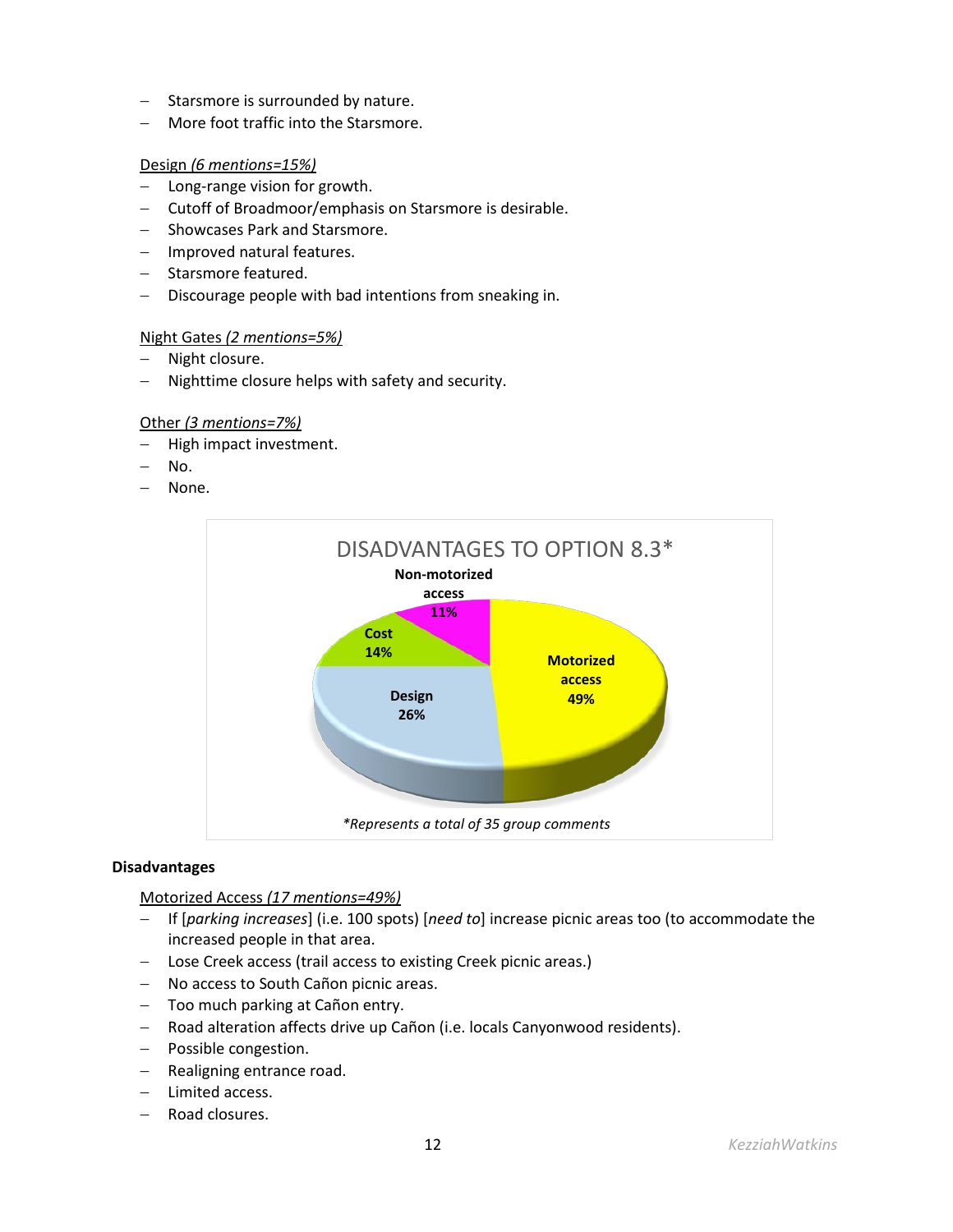- − Park utilization limited by shuttle schedule.
- − Denies access off Mesa.
- − Road closure to public.
- − Shuttle logistics/traffic delays.
- − Lose pullouts.
- − Bad to close off Mesa. This is our Park, not the Broadmoor's.
- − Public funds used to maintain a road only available to shuttle buses past the turn-around on Mesa.
- − Limit access to Strawberry Fields.

# Design *(9 mentions=26%)*

- − Negative neighborhood impact.
- − Shuttle lot is too big—should be moved east of the Park boundary.
- − More disturbance of natural area.
- − Moves group picnic areas to less convenient location to Starsmore.
- − Impacts to wildlife.
- − What about Cheyenne Inn?
- − Find other parking area if put in shuttle—Sears parking lot?
- − If shuttle is mandatory, parking is insufficient.
- − Moving our mailboxes to an inconvenient location.

# Cost *(5 mentions=14%)*

- − Expensive.
- − Cost/funding.
- − \$.
- − Most expensive?
- − More expensive.

# Non-Motorized Access *(4 mentions=11%)*

- − Increase in parking, loss of picnic area, interference with school programs.
- − Removing paved "accessible trail" of old road (South Cañon Road.)
- − Interferes with Lower Columbine Trail—maybe not bad.
- − Loss of picnic areas on Mesa.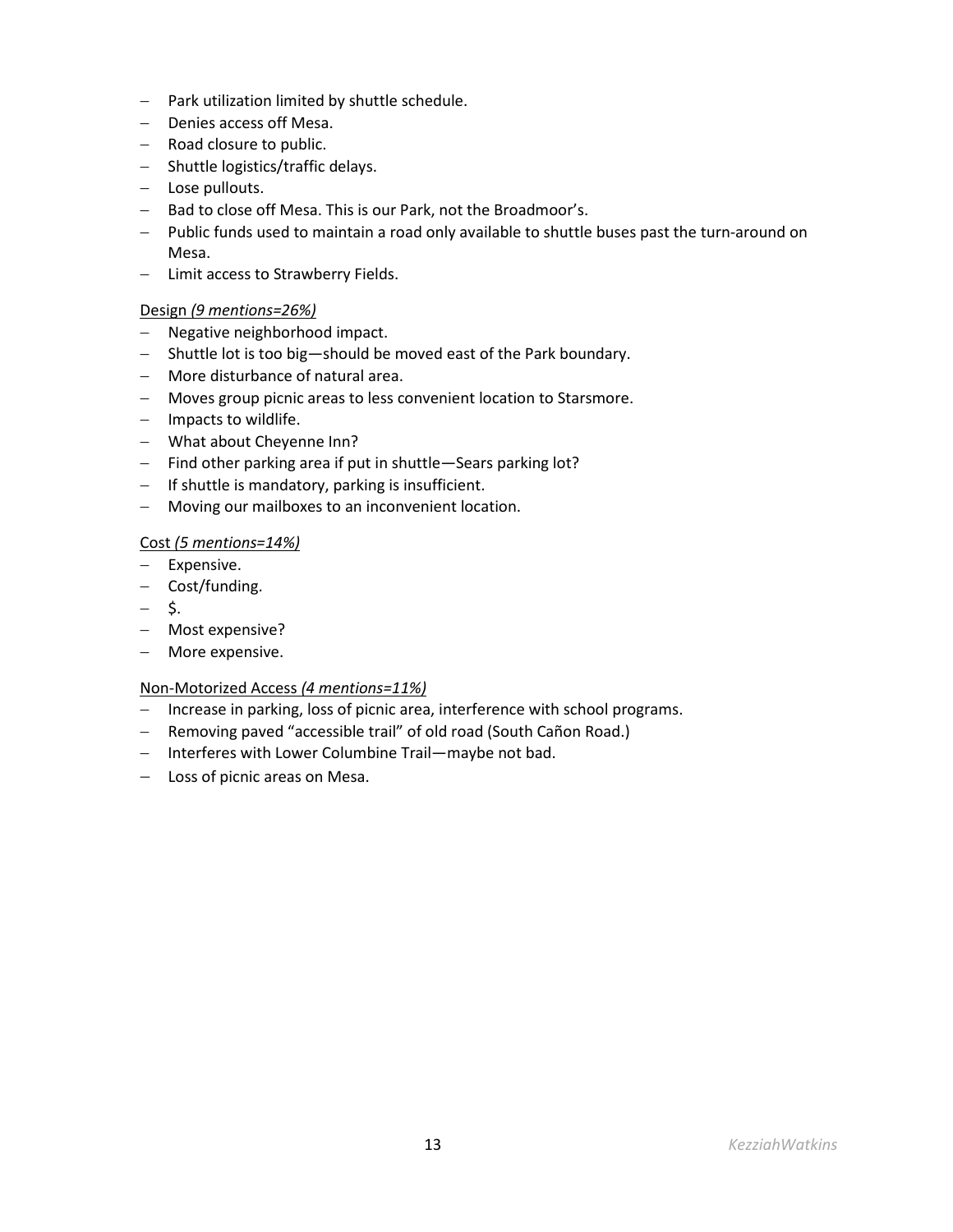# **Additional Comments Submitted Regarding Elements in the Management Toolbox**

## General

− Maybe use speed bumps to reduce speeds in Cañon and on Gold Camp Road.

## Toolbox 2. Improve and optimize parking areas

− Yes—great idea.

## Toolbox 3. Reduce pullouts that do not connect to trail system

- − Yes—great idea.
- − Keep some for foul weather.

# Toolbox 5. Night closure with gates

- − For night closure.
- − Yes—great idea.
- − ⊙
- − Yes.

# Toolbox 7. Pave Gold Camp Road

- − Repave with Alternative D [*Park Use and Circulation: One-Way*]
- − Middle ground: Is there something in-between [*paving and leaving gravel*}: Crushed asphalt? Tar and chip? Gravel treatment to stabilize?
- − Close gates at night.
- − No drugs, alcohol or speeding
- − 3 in favor, 1 neutral.
- − Suggest minimum widening.
- − We support paving.
- − Who is responsible for plowing it?

# Toolbox 8. Park Entrance/South Cañon Re-Design

- − #1-8.2, #2-8.3, #3-8.1
- − 8.1 best option per our group.
- − Like 8.3 one best.
- − Overnight parking for longer treks??
- − What does "Creek realignment" mean?
- − Have you taken into consideration the school programs run out of Starsmore in these entrance plans?
- − Circle around Option 8.3 with "Yes".
- − Night closures great for all [*options*].
- − Best option -> 8.3.
- − Is this Cheyenne Mountain Park shuttle or Broadmoor?
- − We want night access limited! Gates!
- − 8.3 is the best choice.
- − We did not have a Management Toolbox response form but we vote for closing the Park at night.